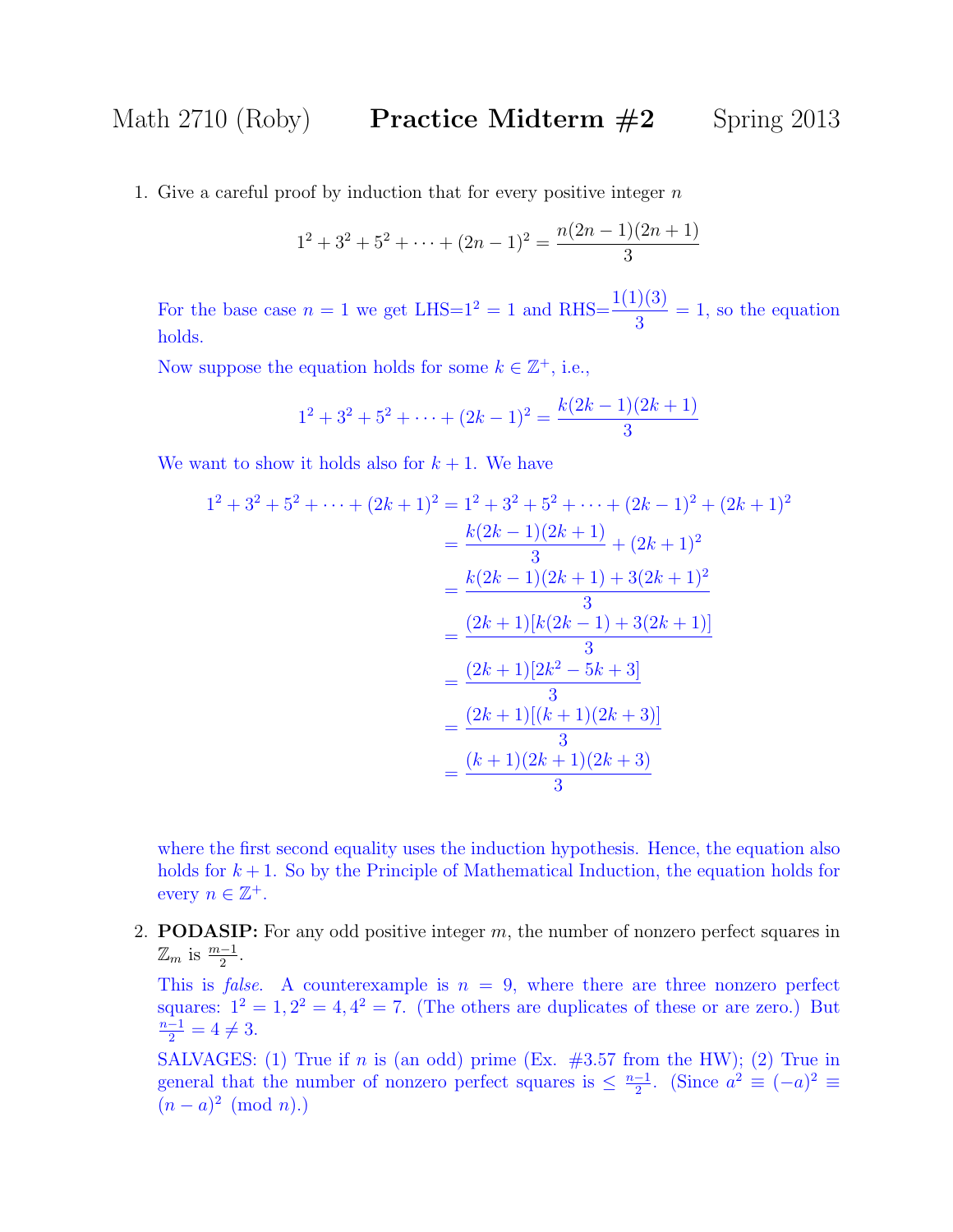3. **PODASIP:** For any  $a \in \mathbb{Z}$  and any positive prime p, we have

$$
a^{p-1} \equiv 1 \pmod{p}
$$

This is *false*: take  $a = 0$ ,  $p = 3$  (or any p). Then  $a^{p-1} = 0$  not 1. SALVAGE: True if  $p \nmid a$  (equivalently if  $a \not\equiv 0 \pmod{p}$ ).

Proof. See your class notes or the text, Theorem 3.42 (Fermat's Little Theorem).

4. (a) State carefully the *definition* of  $\varphi(m)$ , where m is a positive integer. (Do not give a formula for computing it.)

 $\varphi(m) := \#U_m$ , or  $\varphi(m) = \{1 \le a \le m : (a, m) = 1\}.$ 

(b) Working directly from this definition proof that

$$
\varphi(m) = m - 1 \iff m
$$
 is prime.

 $(\Leftarrow)$  If m is prime, then it has no positive factors besides 1 and itself, for  $(a, m) = 1$ for every  $1 \le a \le m-1$ . Hence, by definition,  $\varphi(m) = m-1$ .

 $(\Rightarrow)$  Conversely, if m is not prime, then it has a factorization  $m = ab$  where  $1 < a, b < m$ . For these elements we have  $(a, m) = a \neq 1$  and  $(b, m) = b \neq 1$ , so there are at least two elements strictly between 1 and m which are not relatively prime to m, so by definition  $\varphi(m) \leq m-3$ .

5. Numerical & Computational problems

(a) Expand 
$$
\left(x + \frac{1}{x}\right)^6
$$
. By the binomial expansion this is  
\n
$$
x^6 + {6 \choose 1} x^5 x^{-1} + {6 \choose 2} x^4 x^{-2} + {6 \choose 3} x^3 x^{-3} + {6 \choose 4} x^2 x^{-4} + {6 \choose 5} x^1 x^{-5} + x^{-6}
$$
\n
$$
= x^6 + 6x^4 + 15x^2 + 20 + \frac{15}{x^2} + \frac{6}{x^4} + \frac{1}{x^6}
$$

(b) Compute  $2^{327}$  (mod 51). We use the Fermat-Euler theorem. Since  $51 = 3 \cdot 17$ ,  $\phi(51) = 2 \cdot 16 = 32$ . Hence,

$$
2^{327} = (2^{32})^{10} \cdot 2^7 \equiv (1)^{10} \cdot 2^7 = 128 \equiv 26 \pmod{51}.
$$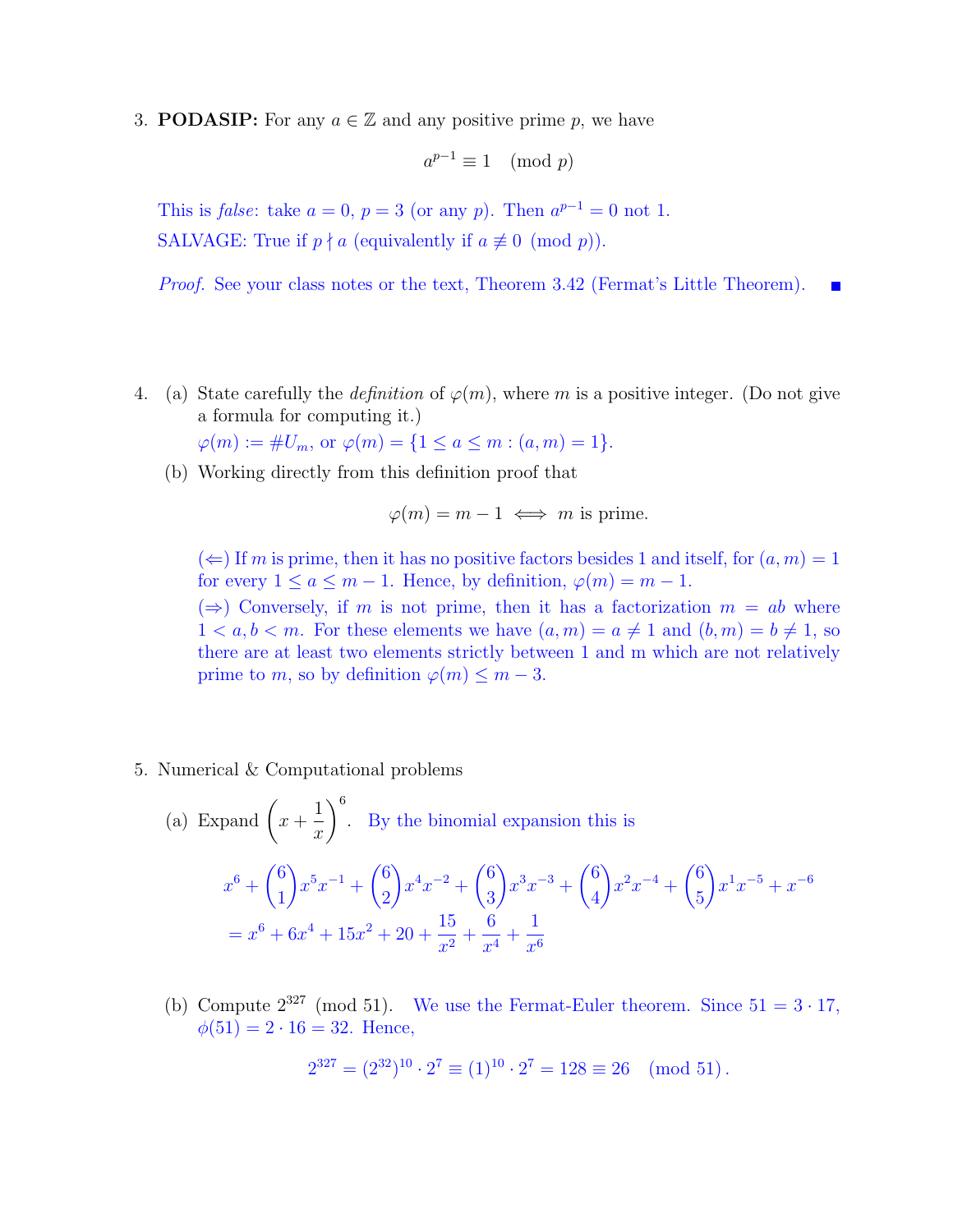(c) Simplify 
$$
\frac{2\sqrt{3} + 3\sqrt{2}}{\sqrt{3} + \sqrt{2}}
$$
.  
\n
$$
\frac{2\sqrt{3} + 3\sqrt{2}}{\sqrt{3} + \sqrt{2}} = \frac{2\sqrt{3} + 3\sqrt{2}}{\sqrt{3} + \sqrt{2}} \cdot \frac{\sqrt{3} - \sqrt{2}}{\sqrt{3} - \sqrt{2}}
$$
\n
$$
= \frac{2 \cdot 3 - 2\sqrt{6} + 3\sqrt{6} - 3 \cdot 2}{3 - 2}
$$
\n
$$
= \sqrt{6}.
$$

(d) Compute the following (without a calculator!):

 $9^7 + 7 \cdot 9^6 + 21 \cdot 9^5 + 35 \cdot 9^4 + 35 \cdot 9^3 + 21 \cdot 9^2 + 7 \cdot 9$ 

By the binomial theorem, this is  $(9 + 1)^7 - 1 = 10^7 - 1 = 9,999,999$ .

- 6. True/False & Explain: For each statement below, state whether it is true or false and give a convincing reason.
	- (a)  $\sqrt{3} + \sqrt{27}$  √ 48 is irrational. False, since it equals  $\sqrt{3} + 3\sqrt{3} - 4$ √  $3 = 0.$
	- (b) The sum of a rational number and an irrational number is irrational. True. Let  $r \in \mathbb{Q}$  and t be irrational. Suppose BWOC that  $r + t \in \mathbb{Q}$ . Then since Q is closed under taking multiplication and addition,  $(t + r) + (-1)r$  is rational  $\implies t$  is rational, contradiction. Hence,  $r + t$  must be irrational.
	- (c) For  $0 \leq k \leq n$  we have

$$
\binom{n}{k} = \binom{n}{n-k}.
$$

True. This is the symmetry in the Pingala-Khayyam-YangHui-Pascal Triangle. Best proof is to notice that selecting a subset  $S$  of  $k$  elements from the set  $\{1, 2, \ldots n\}$  is equivalent to selecting  $n - k$  elements NOT to be in the set (i.e., selecting  $S^C$ ). It can also be shown from the formula as in the text, Prop. 4.31.

(d) If  $x \equiv a \pmod{m}$  and  $x \equiv a \pmod{n}$ , then  $x \equiv a \pmod{mn}$ . False.  $5 \equiv 35 \pmod{6}$  and  $5 \equiv 35 \pmod{10}$ , but  $5 \not\equiv 35 \pmod{60}$ . SALVAGE: True if  $(m, n) = 1$ .

*Proof.* By hypothesis we have  $m | x - a$  and  $n | x - a$ . Since  $(m, n) = 1$ , this implies that  $mn | x - a \implies$ , which is what we want to show.

7. Make sure you know how to prove the following facts from the text.